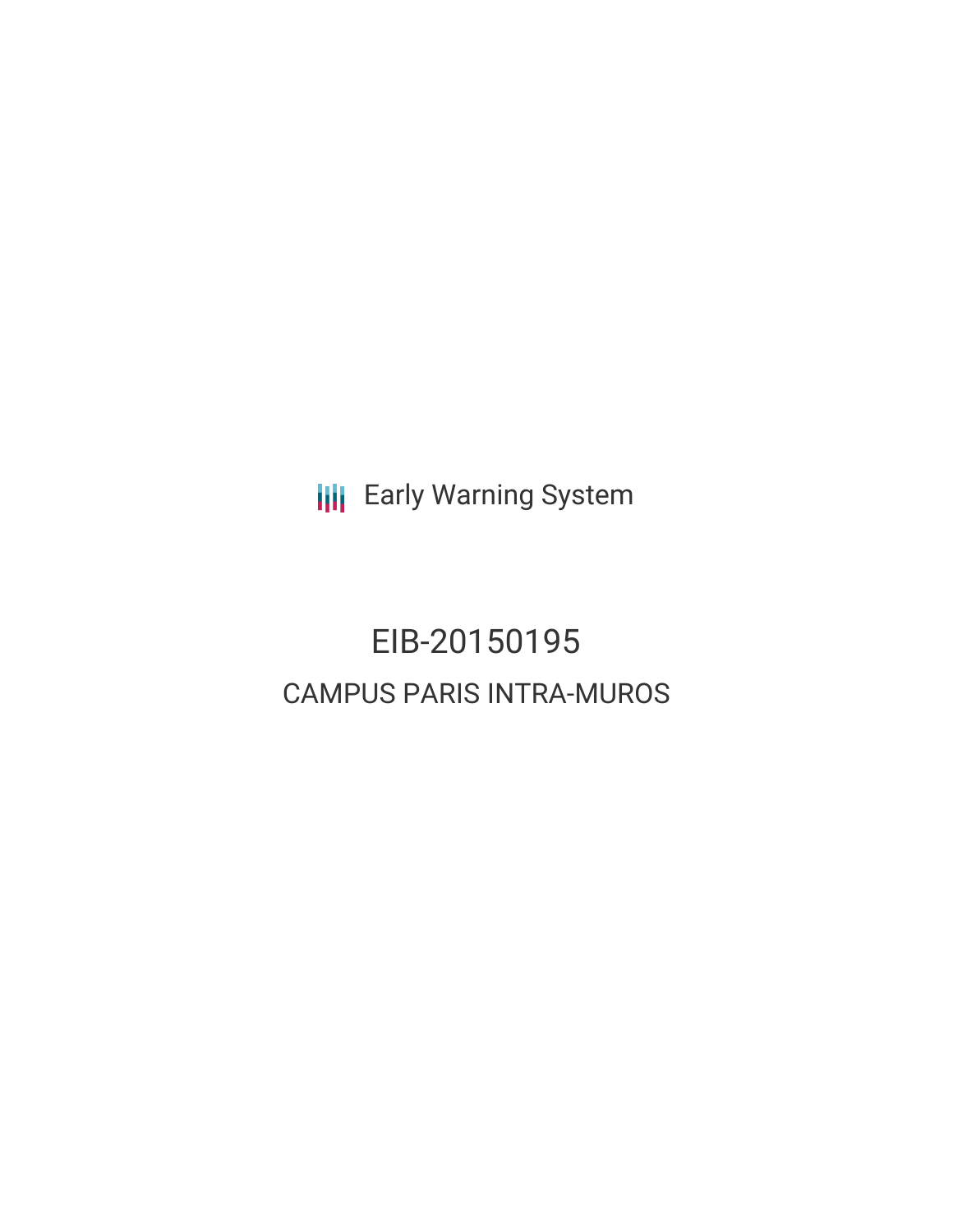# **Quick Facts**

| <b>Countries</b>               | France                                |
|--------------------------------|---------------------------------------|
| <b>Specific Location</b>       | Paris                                 |
| <b>Financial Institutions</b>  | European Investment Bank (EIB)        |
| <b>Status</b>                  | Approved                              |
| <b>Bank Risk Rating</b>        | U                                     |
| <b>Voting Date</b>             | 2016-10-18                            |
| <b>Borrower</b>                | Chancellerie des Universités de Paris |
| <b>Sectors</b>                 | Construction, Education and Health    |
| <b>Investment Type(s)</b>      | Loan                                  |
| <b>Investment Amount (USD)</b> | \$175.92 million                      |
| <b>Project Cost (USD)</b>      | $$432.11$ million                     |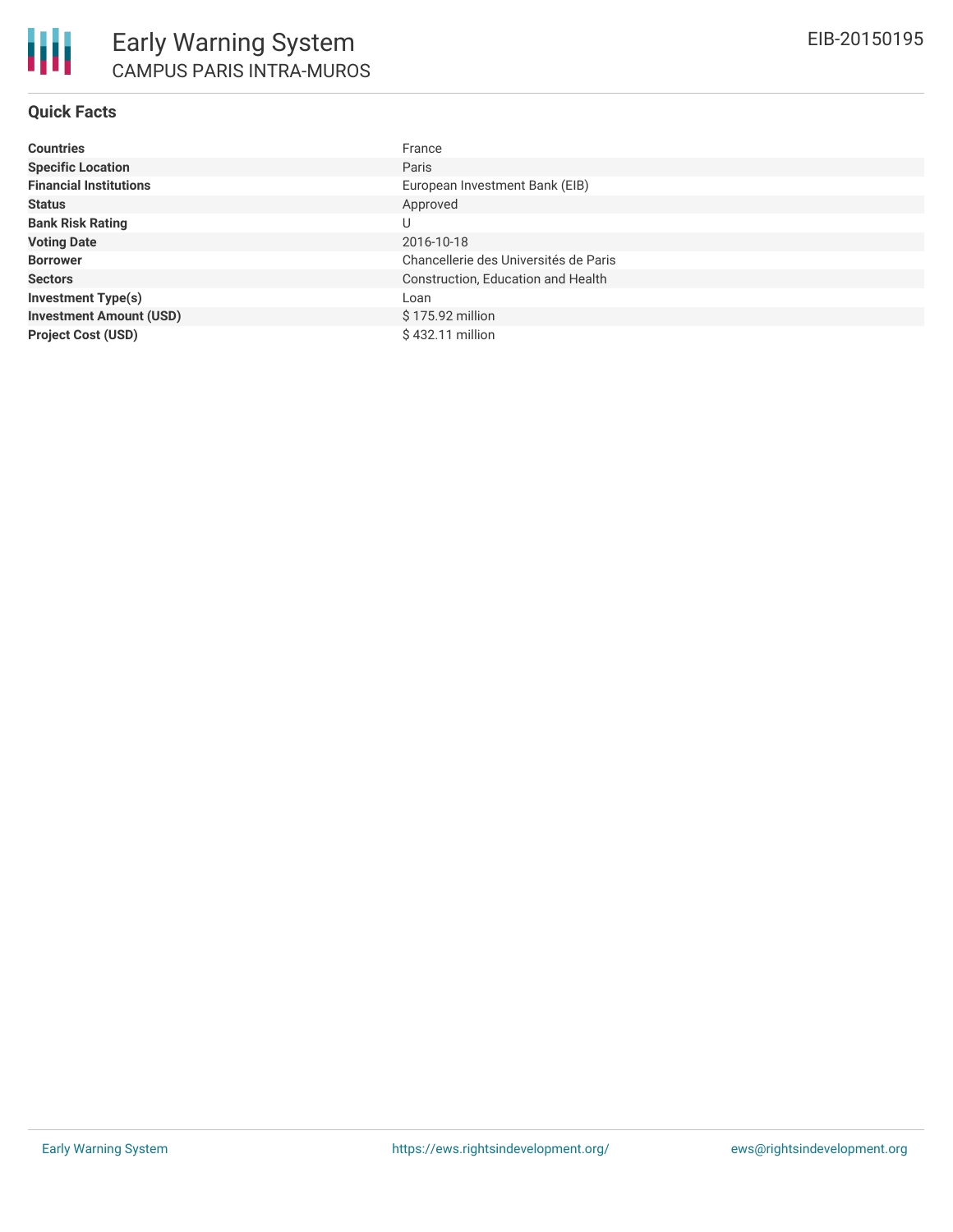

# **Project Description**

This project finances the rehabilitation and renovation of buildings in the following universities in Paris: Sorbonne Paris Cité, Sorbonne Universités, Hautes Études-Sorbonne-Arts et Métiers, et la Fondation de coopération scientifique, and Paris Sciences-Lettres.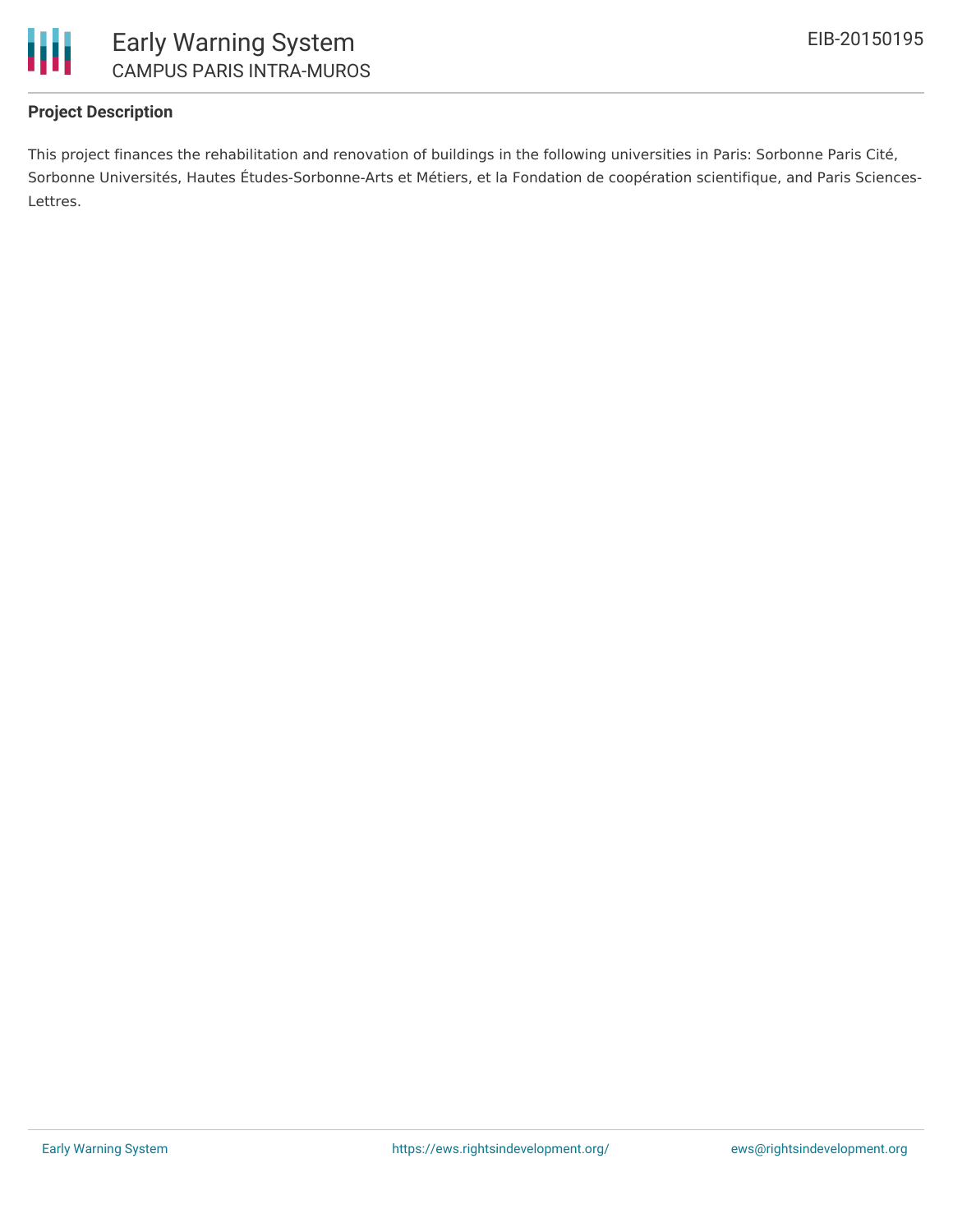## **Investment Description**

European Investment Bank (EIB)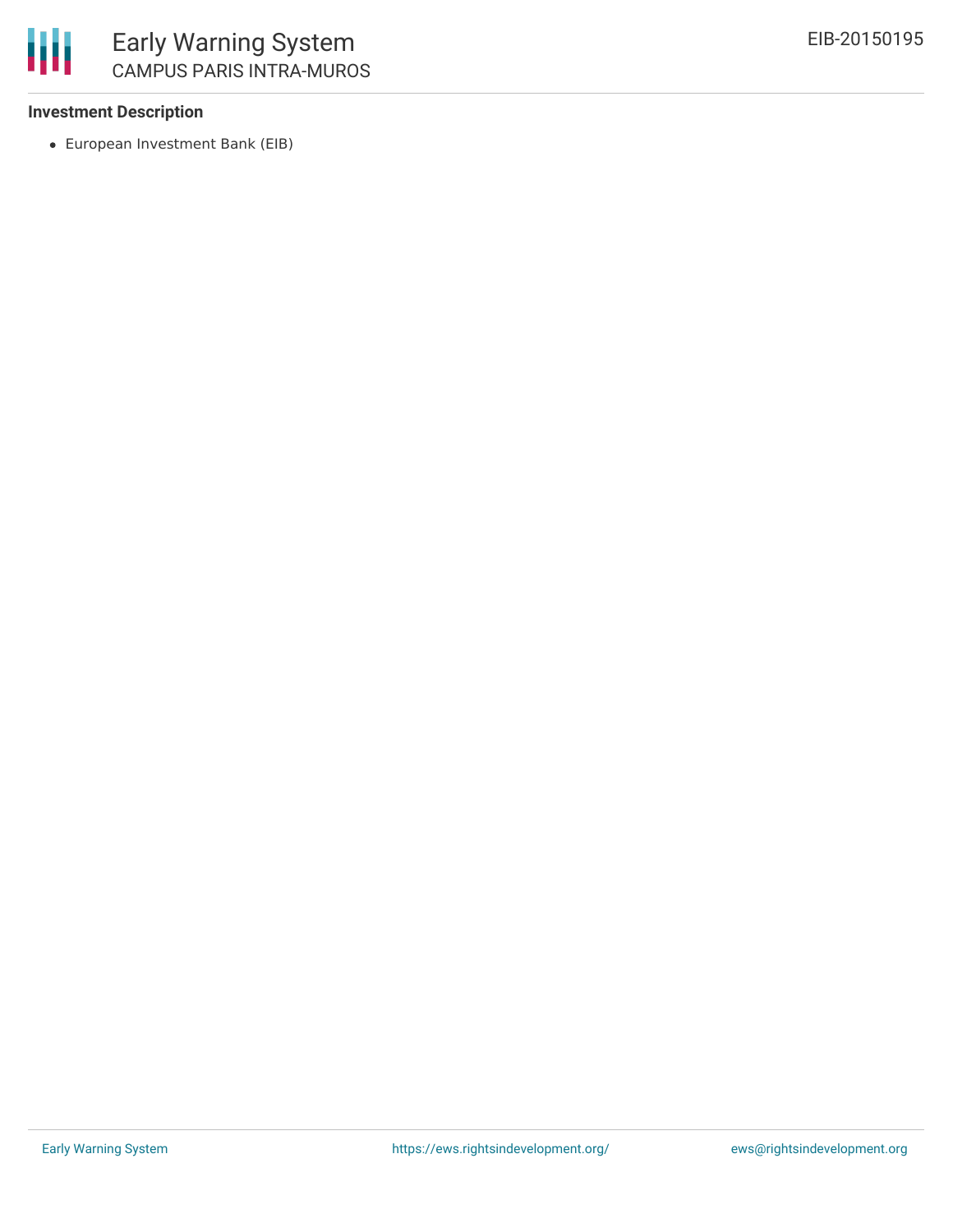

### **Contact Information**

\*No contacts available\*

#### ACCOUNTABILITY MECHANISM OF EIB

The EIB Complaints Mechanism is designed to facilitate and handle complaints against the EIB by individuals, organizations or corporations affected by EIB activities. When exercising the right to lodge a complaint against the EIB, any member of the public has access to a two-tier procedure, one internal – the Complaints Mechanism Office - and one external – the European Ombudsman. A complaint can be lodged via a written communication addressed to the Secretary General of the EIB, via email to the dedicated email address complaints@eib.org, by completing the online complaint form available at the following address: http://www.eib.org/complaints/form, via fax or delivered directly to the EIB Complaints Mechanism Division, any EIB local representation office or any EIB staff. For further details, check:

http://www.eib.org/attachments/strategies/complaints\_mechanism\_policy\_en.pdf

When dissatisfied with a complaint to the EIB Complaints Mechanism, citizens can then turn towards the European Ombudsman. A memorandum of Understanding has been signed between the EIB and the European Ombudsman establishes that citizens (even outside of the EU if the Ombudsman finds their complaint justified) can turn towards the Ombudsman on issues related to 'maladministration' by the EIB. Note that before going to the Ombudsman, an attempt must be made to resolve the case by contacting the EIB. In addition, the complaint must be made within two years of the date when the facts on which your complaint is based became known to you. You can write to the Ombudsman in any of the languages of the European Union. Additional details, including filing requirements and complaint forms, are available at: http://www.ombudsman.europa.eu/atyourservice/interactiveguide.faces